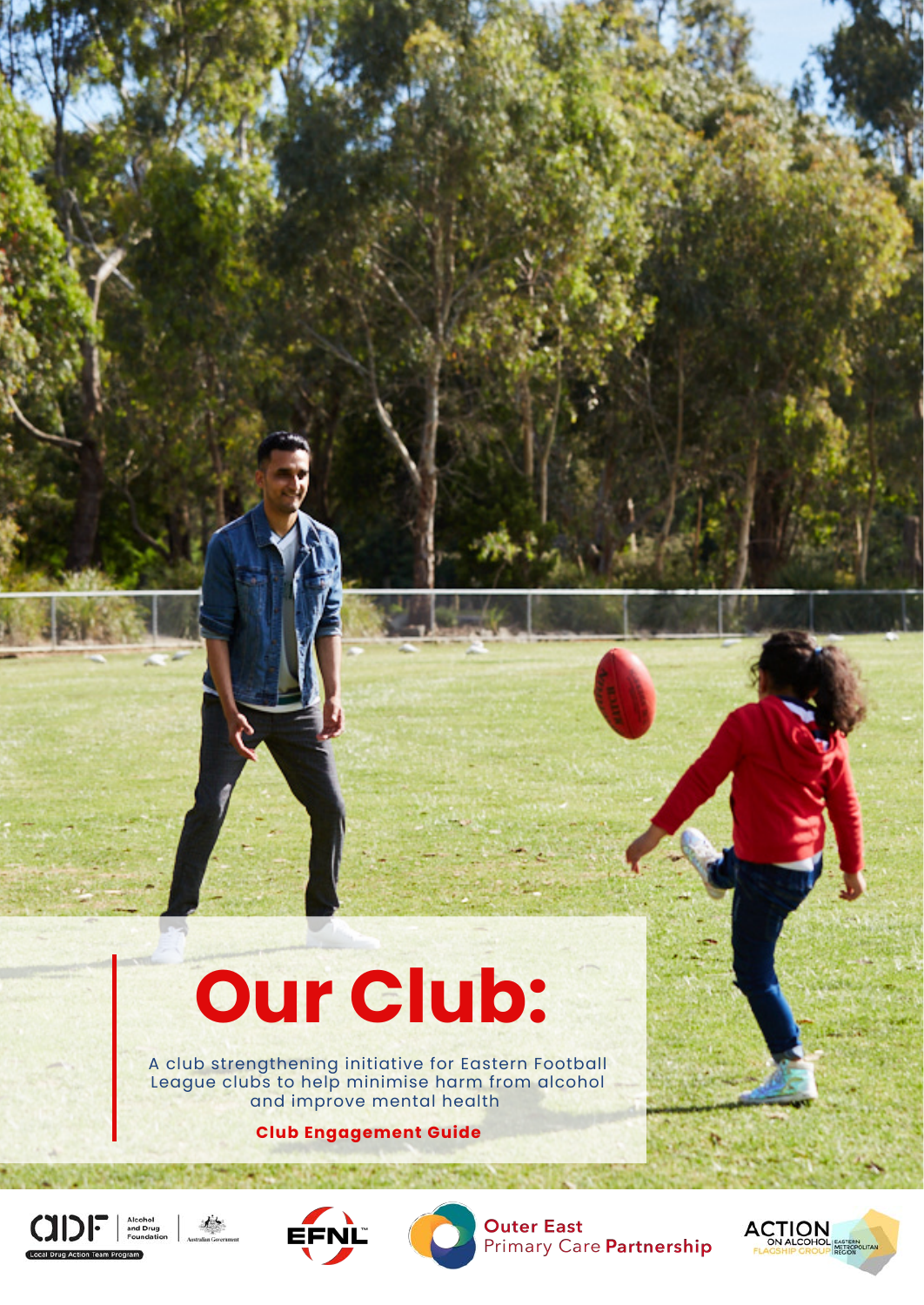# **Helpful hints**

### **to get more people engaged in your club.**

#### **Share your story**

Try social media to share your story. Focus on off field as well as on field achievements. What changes have you made that make your club a place to be? How are you making your club more inclusive? What do you offer kids and parents, or grandparents? Think about who isn't at the ground now, engage with multicultural groups and make the environment welcoming for them too. This may be their first taste of Aussie rules, so make it great!

#### **Host a family day**

Family Day's can be about more than just the people already engaged, focus on new and more diverse families. Engage members of your club to be the welcoming committee and greet people with a smile and some directions so they know where things are. Get the kids involved in activites and just as important, get parents involved so they feel included.



#### **Host a cultural day**

Did someone new join to play or be a member? Tell people in your eNews that you have a new face at the club so they get lots of smiles when they arrive at the next game.

#### **Engage other community groups**

Engage with local retirement villages, youth groups, community houses, Rotary, seniors clubs....think outside the box.

Have a 'foodie' day where foods from around the world are for sale. People from far and wide will come to enjoy an authentic curry or garlic souvlaki. Engage with local cultural groups to help 'sponsor' a stall. Events like this not only bring new people to your club, but open the eyes of your current members to the diversity in our neighbourhoods.

#### **N e w m e m b e r s**